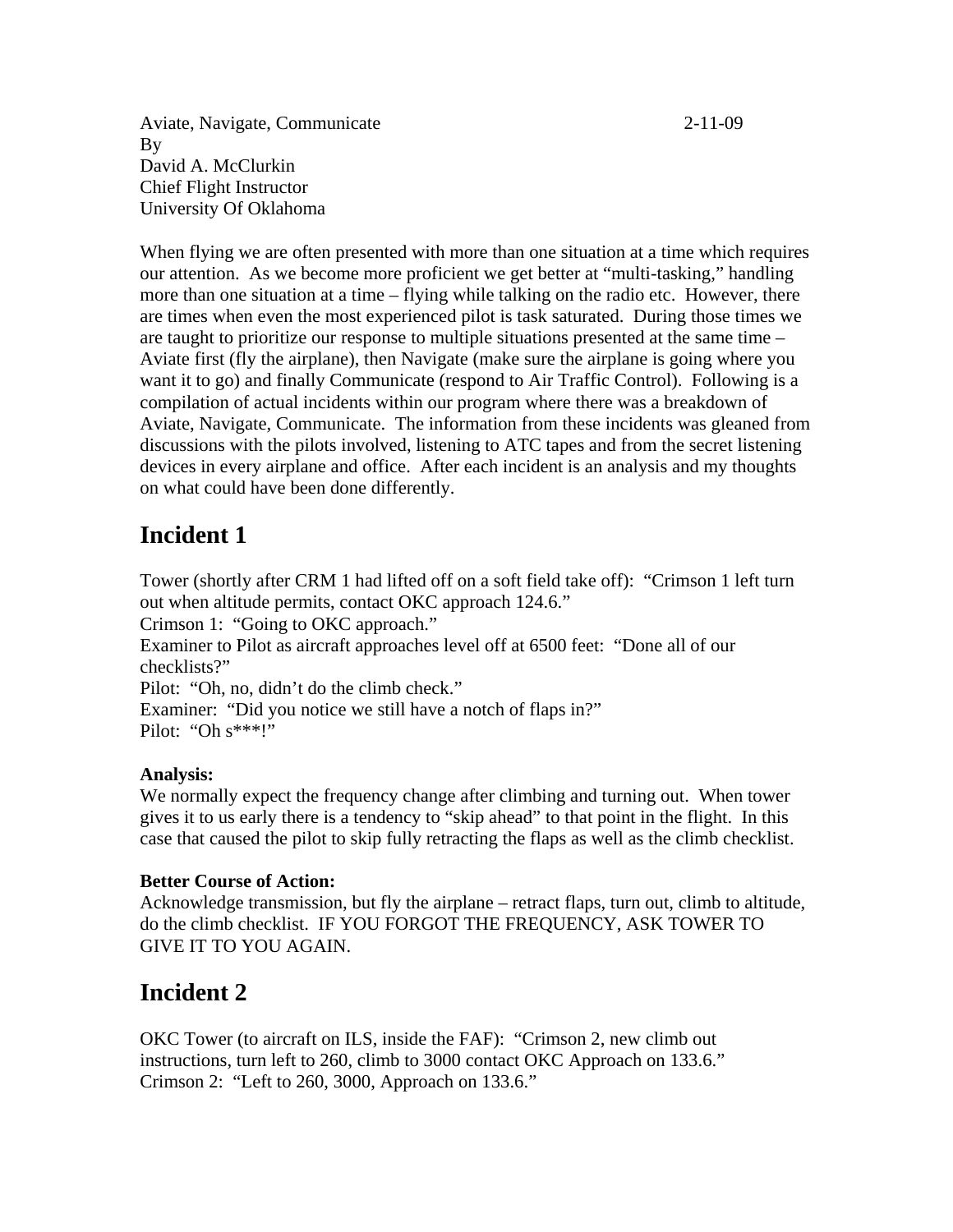The pilot then wrote this information down on his kneeboard. By the time he looked back at his instruments the aircraft was rolling to the right with an increasing descent rate and was approaching full scale deflection on both glide slope and CDI.

#### **Analysis:**

The pilot interrupted Aviate and Navigate to ensure he could Communicate later.

### **Better Course of Action:**

Acknowledge transmission, but Aviate and Navigate – do not break scan to write anything down. AT MISSED APPROACH POINT, CRAM, CLIMB, CLEAN (fly the airplane). FORGOT THE NEW INSTRUCTIONS? – MAINTAIN RUNWAY HEADING AND ASK TOWER TO REPEAT THE INSTRUCTIONS.

# **Incident 3**

Aircraft arrives at missed approach point on ILS to 35R at Will Rogers. Crimson 3: "Tower, Crimson 3 going missed." Throttle brought to full power. Tower: "Crimson 3, Execute climb out instructions, contact OKC Approach." Crimson 3 (while starting a turn to 260 degrees) "Going to Approach. OKC Approach Crimson 3 with you, climbing to 3000." Variation 1 Examiner to Pilot: "Doesn't look like we're climbing to me – in fact we're descending and heading right into the tower!" Variation 2 Examiner to Pilot as aircraft is climbing out: "Do you always keep the flaps in this long?"

### **Analysis:**

The "4 C's" when going missed are: Cram, Climb, Clean, Communicate. The pilot Communicated first and then Crammed , but never initiated the Climb or Clean.

### **Better Course of Action:**

Aviate (Cram, Climb - which includes putting in some nose up trim, Clean), Navigate (start your turn ) and **then** Communicate to tower that you're going missed.

# **Incident 4:**

When doing a touch and go, shortly after lift off the pilot looked down to check her next frequency for the next leg of her cross country flight. At this point the aircraft drifted off runway centerline, and settled back toward the ground. Left wheel and prop struck an airport sign.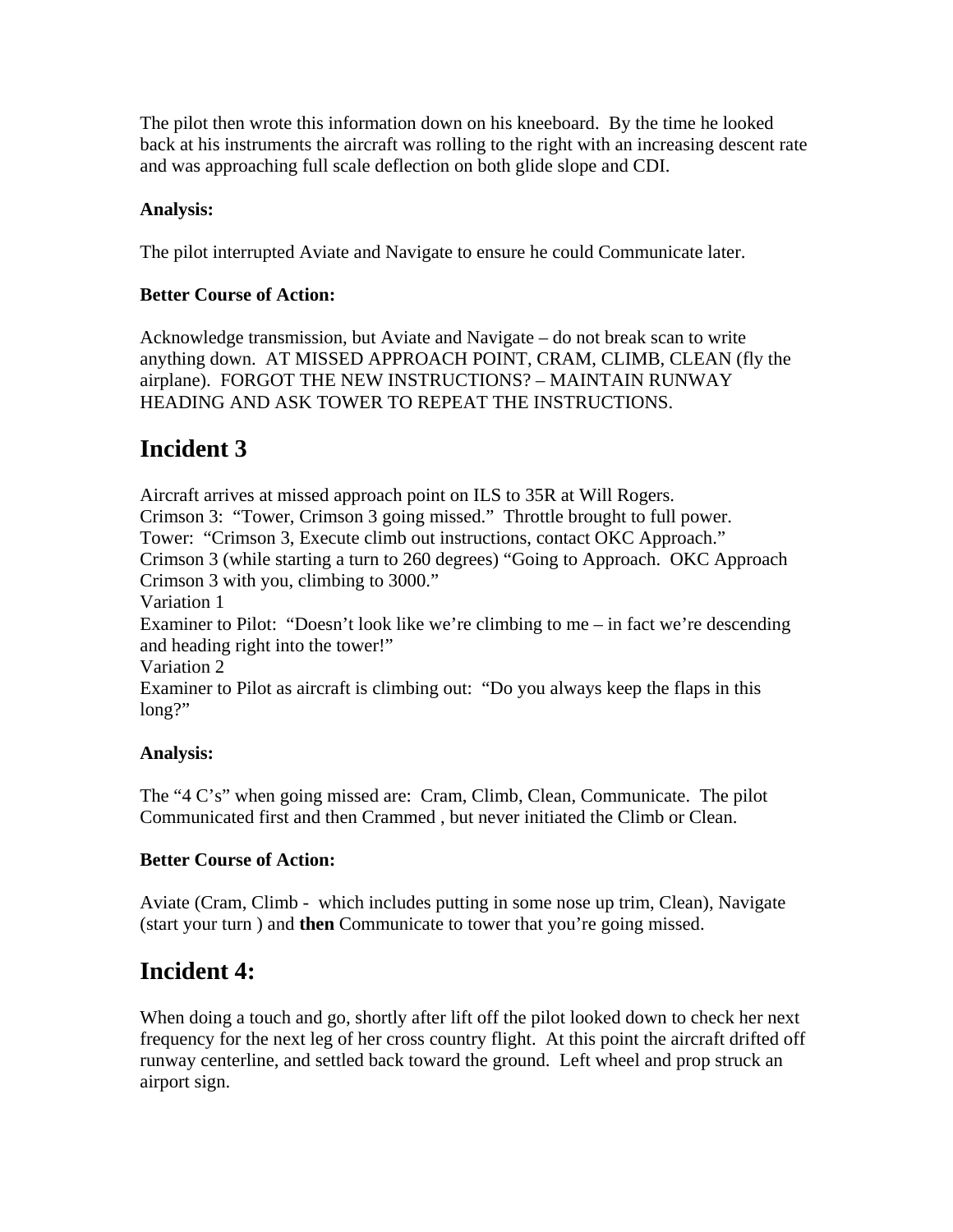#### **Analysis:**

Here we go again – putting Communicate ahead of Aviate and Navigate.

#### **Better Course of Action:**

Perform a full stop landing. Check and load the correct frequencies and verify on course heading at that time. Note: For private pilot students a full stop landing on solo cross country flights is mandatory.

# **Incident 5:**

The Instructor and Pilot were shooting a LOC 03 approach to OUN in hard IFR (ceilings 400 feet visibility 2 miles). This was before tower had its own radar feed. 8231V: "Tower 8231V with you localizer 03 full stop." Tower: "31V, report Soonr." 31V: "Will report Soonr." Next Transmission from 31V: "Tower 31V clear of the runway request taxi to park." Tower: "Uh, 31V you never reported Soonr and I never cleared you to land. Taxi to park, monitor ground and come up and see me." Instructor to Self: "S\*\*\*"

#### **Analysis**:

This was a challenging approach with an instrument student. The instructor was putting everything he had into helping the student Aviate and Navigate the Approach. However, we are not absolved from our responsibility to communicate just because it's the "last" priority.

#### **Better Course of Action**:

This one's a bit tougher. Sometimes we're asked to report the FAF, a lot of times we're not. In VMC, sometimes it's report the river, or report two mile final. If we don't get the same reporting requirement every time it's harder to build a good habit pattern. One clearance we always get is "CLEARED TO LAND," or "CLEARD FOR THE OPTION." If we haven't heard that clearance and we're inside the FAF, or on short final, we've probably missed something and it's time to query tower.

# **Incident 6:**

An assistant chief instructor applicant with an examiner from the FSDO on board had just made her last landing. As they were rolling out:

Tower: "43F exit at Bravo, Taxi on Charlie to Echo, Hold Short of Runway 21 at Echo." 43F: "Taxi to Park Monitor Ground."

No response from Tower.

As 43F approached Runway 21 on Echo: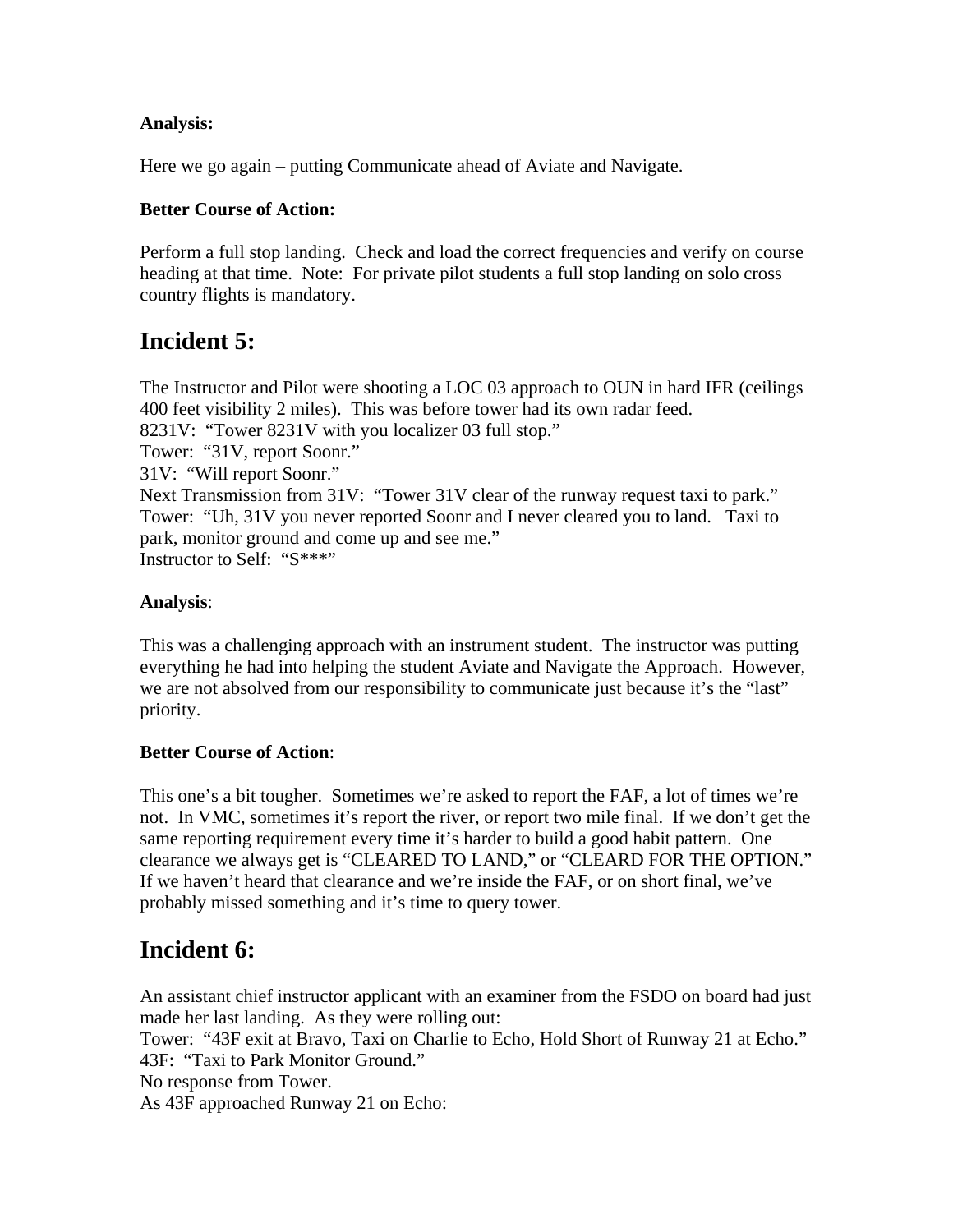Pilot: "That's strange – there's an airplane on short final, what was tower thinking." Examiner: "Well, let's get across the runway."

As 43F taxi's across the runway:

Tower: "43F you were instructed to hold short! Come up and talk to us! Later: The applicant and examiner refused to believe they were told to hold short until they heard it on the tape!

#### **Analysis: Lots of stuff in this one.**

1. The pilot and examiner were both concentrating on Aviating (slowing down and clearing the runway). The stressful check ride flight was over, time to relax! When the communication came from tower they "heard" what they expected to hear – "taxi to park, monitor ground."

2. Tower is not infallible, they missed the incorrect read back. Pilots aren't the only people who get task saturated!

3. Both the pilot and examiner saw the aircraft on short final to the runway. However, instead of holding short and querying tower they elected to cross, because they thought they had been cleared to cross and they had plenty of time. They did clear the runway before the aircraft on final touched down.

4. Experience does not provide immunity from screwing up!

### **Better Course of Action:**

1. If you get taxi instructions while still on the runway, clear the runway and perform the after landing checklist. Then ask tower or ground to repeat the taxi instructions. **If everybody does this, maybe we can teach OUN tower to stop giving taxi instructions while we're still on the runway!** 

2. If you see a traffic conflict, don't assume anything. If you're piloting the aircraft on the ground and see an aircraft on short final, hold short. If you're piloting the aircraft on short final and see an aircraft crossing in front of you, go around!

3. Finally, the flight isn't over until the aircraft is secured on the ramp. Don't get complacent, never let down your guard!

# **Incident 7:**

The power off accuracy landing had just been reintroduced into the commercial PTS. Two instructors were practicing this maneuver at DJ Perry. There was a pretty hefty tailwind speeding the aircraft along on downwind. There was a lot of discussion about when to pull the power, aim point, touch down point, when to start the turn, when to start reducing airspeed, when to add flaps etc.

In the round out the flying pilot added full power and executed a go around. Non-Flying Pilot: "What are you doing?"

Flying Pilot: "Look at that (gear indicator lights). I did one last check for three green and didn't see it! We almost made a gear up landing!"

Non-Flying Pilot in state of denial: "Holy s\*\*\*! The gear warning system is obviously broken! We need to write that up!"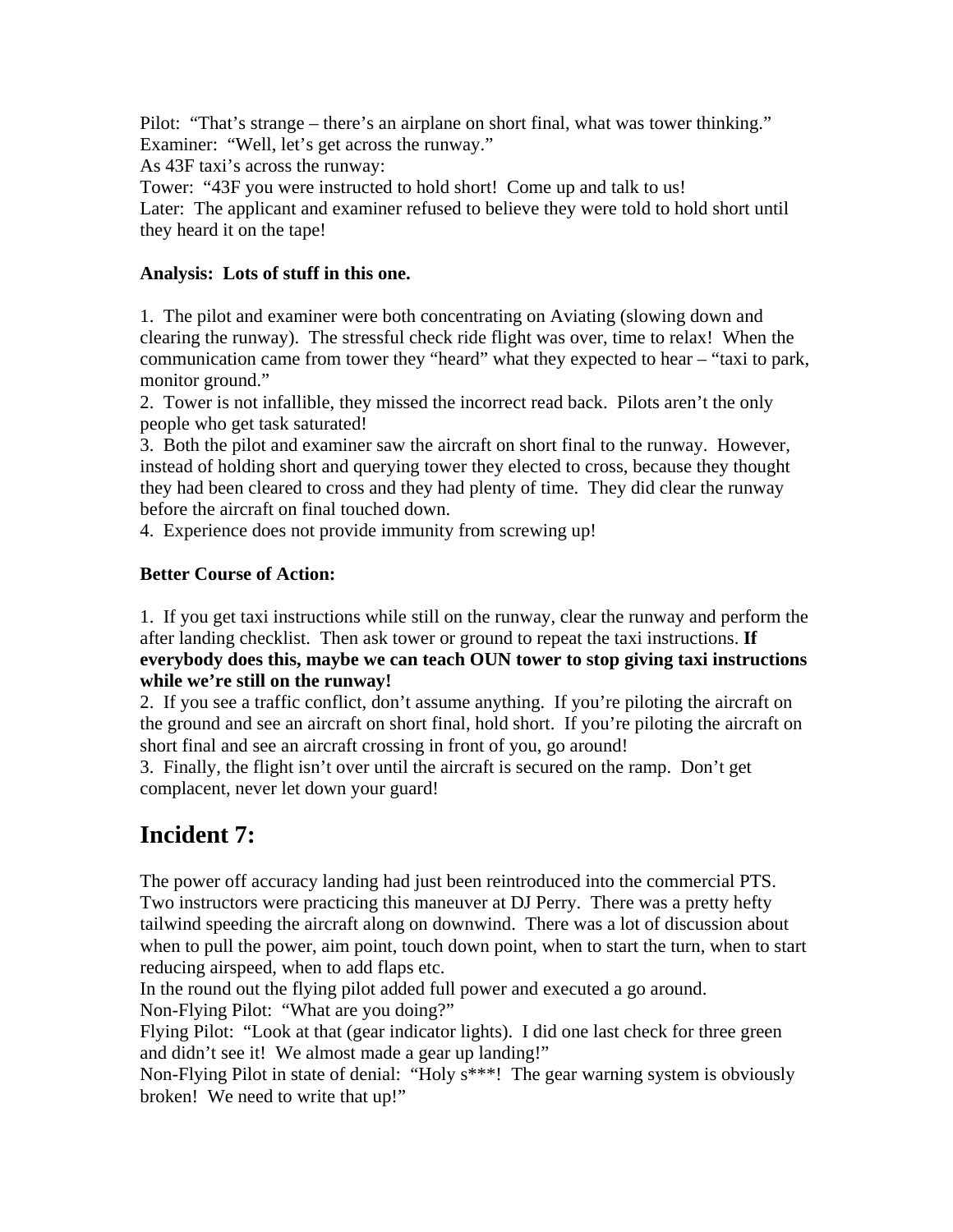Subsequent check of the gear warning system indicated it was working properly.

### **Analysis:**

The pilots got rushed and put Navigate (making the aircraft go where you want it to go) ahead of Aviate (running the GUMPS checklist). They probably could have done a more thorough job of "chalk talking" this maneuver prior to the flight. At the last second the good habit of making one last check for three green saved the day.

### **Better Course of Action:**

Perform a thorough preflight briefing when introducing new maneuvers. For the power off accuracy landing anticipate that things happen fast – tighter pattern, short approach. Get the gear down and checked as you turn down wind. If at OUN don't wait till mid-field to ask tower for a short approach – ask early. Finally, for any landing, **verbally call out the GUMPS check**. Check and **verbally call** 

**out three green on final.** We must build this habit in our students. Good practice – if the student doesn't call three green at some point after turning final, call for a go around!

# **Incident 8**

An instructor and student were attempting a landing in the Arrow in a stiff cross wind. They elected not to use flaps. Power setting was 15-16 inches until just before touch down. There was a lot of instruction on crab angle and when to transition to the side slip and the amount of control input to maintain the side slip. The aircraft (43F) settled into a gear up landing.

#### **Analysis:**

As in Incident 6, Navigate was put before Aviate. Unfortunately there was no GUMPS check and no last check for three green on final to save the day. Another contributing factor was that the instructor was finishing up a long day. The weather was obviously challenging.

### **Better Course of Action:**

Aviate first – build the strong habit pattern for performing the GUMPS check and last check for three green on final. **Verbalize these checks** so there is no doubt they're being done. A strong, solid habit pattern will help overcome the distracters of a challenging situation.

### Incident 9

An instructor and CFI student were doing pattern work at Purcell. On upwind they experienced a significant loss of power. The instructor took the controls, pitched for best glide and picked a landing spot in the wind shield. The instructor determined there was